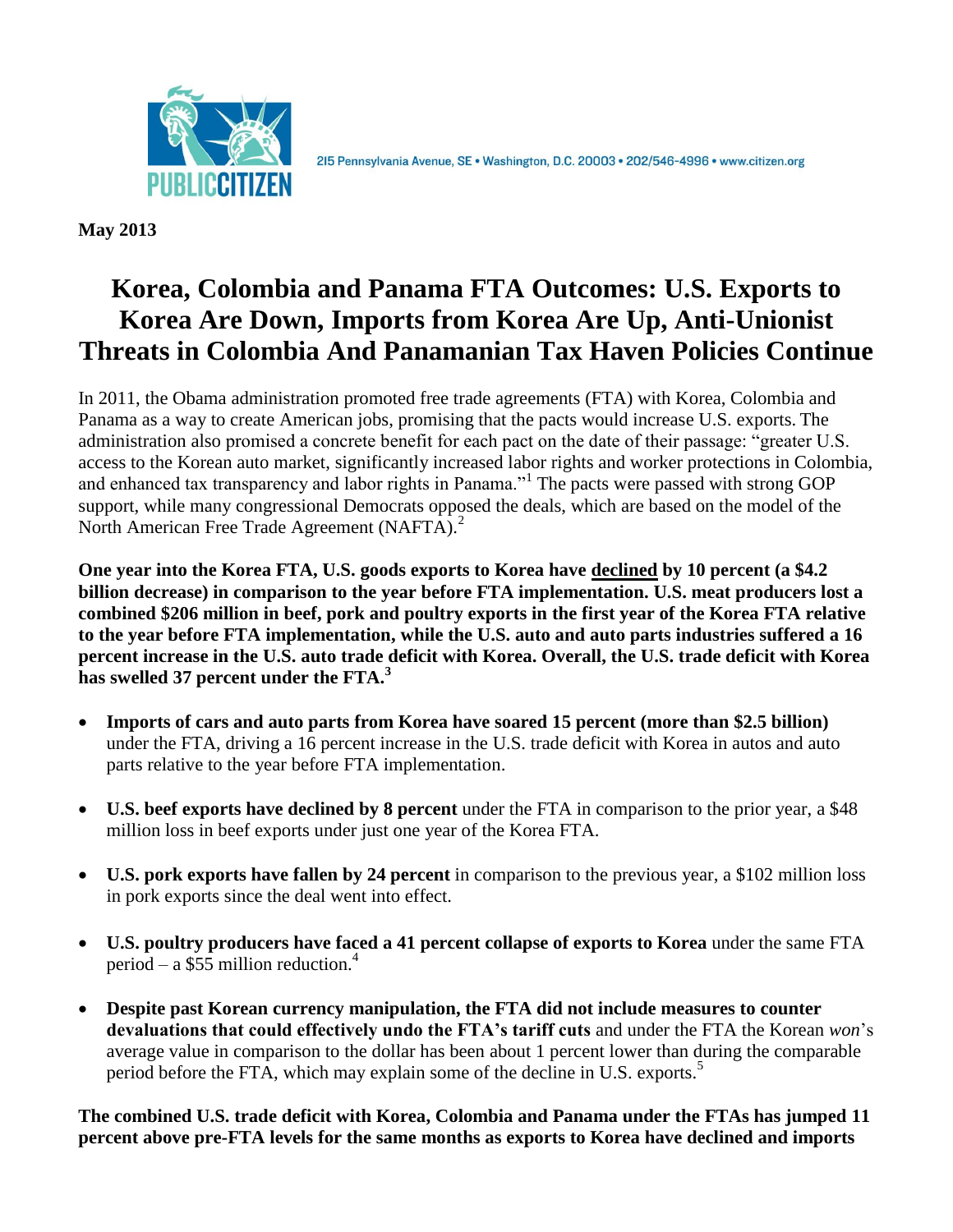**from Korea and Panama have risen substantially**. <sup>6</sup> Using the same ratio employed by the Obama administration, **this \$2.3 billion combined trade deficit expansion implies the net loss of more than 12,000 U.S. jobs in just the first several months of the new FTAs.**<sup>7</sup>

**Unionist Death Threats and Assassinations Remain Rampant in Colombia:** More than a year after passage of the Colombia FTA and more than two years after the Obama administration announced a Labor Action Plan with Colombia to improve Colombia's labor protections, Colombia remains the world's deadliest place to be a union member. Death threats against unionists have persisted unabated. In the year after the launch of the Labor Action Plan, union members in Colombia received 471 death threats  $-$  exactly the same number as the average annual level of death threats in the two years before the Plan.<sup>8</sup> At least 20 Colombian unionists were assassinated in 2012 according to the data relied upon under the Labor Action Plan, while the International Trade Union Confederation reported the assassination of 35 unionists.<sup>9</sup> Meanwhile, many perpetrators of the over 2,000 existing cases of unionist murders remain free.<sup>10</sup> Colombian unions and human rights organizations had predicted that the Labor Action Plan would not alter on-the-ground realities. In addition, violent mass displacements of Colombians increased 83 percent in 2012 relative to 2011, when the U.S. Congress passed the FTA,  $^{11}$  adding to the five million Colombians who have been displaced in the world's largest internal displacement crisis.<sup>12</sup>

**Panama Tax Haven Status Continues Unabated:** In June 2012, the Organization for Economic Cooperation and Development, which tracks countries' tax haven statuses, reported that Panama remains one of a handful of nations in the world that has not passed a first-stage review of its tax transparency measures, due to nearly unparalleled nonconformity on six of nine regulatory checks against tax evasion.<sup>13</sup> Even the Cayman Islands did not earn that dubious distinction. To counter criticism that the Panama FTA would assist corporations seeking to dodge U.S. taxes via secretive Panama-based subsidiaries and bank accounts, in late 2010 the Obama administration announced a new Tax Information Exchange Agreement with Panama. However, a loophole in that agreement allows Panama to sidestep new tax transparency provisions if they are "contrary to the public policy" of Panama, an interesting concept for a country that earns much of its revenue by providing strict banking secrecy and tax-free status for foreign firms incorporated there.<sup>14</sup>

## **Why Did U.S. Exports to Korea Drop After an FTA that Cut Tariffs? Currency Manipulation?**

One plausible explanation for the drop in U.S. exports to Korea since the FTA went into effect is that Korea has once again been undervaluing its currency, the *won*. As critics of the Korea FTA warned before its passage, an undervalued *won* could effectively cancel the FTA's tariff cuts on U.S. exports and thus the FTA's promised gains in U.S. market access in Korea, which were sold to the members of Congress and the U.S. public as the key benefit of the deal. Although Korea is one of only three countries that have ever been formally listed by the Treasury Department as a currency manipulator, the Korea FTA includes no provision to address currency manipulation.<sup>15</sup>

In May 2012, two months after the Korea FTA went into effect, the Treasury Department's "Report to Congress on International Economic and Exchange Rate Policies" noted, "The Korean authorities continue to intervene in the foreign exchange market, and the won remains weak compared to its precrisis levels."<sup>16</sup> In September 2012, the International Monetary Fund reported that **Korea's real effective exchange rate remains 20 percent below where it stood in the pre-crisis years of 2005-2008.**<sup>17</sup> Under the Korea FTA, the *won* has depreciated even below the low pre-FTA levels. During the months in which the FTA has been in effect, the *won*'s average value in comparison to the dollar has been about 1 percent lower than during the comparable period in the previous year.<sup>18</sup> The most recent trend has been one of increasing *won* depreciation. In its April 2013 report on exchange rate policies, the Treasury Department stated, "The won depreciated by 6.9 percent against the dollar in 2013 through early April."<sup>19</sup>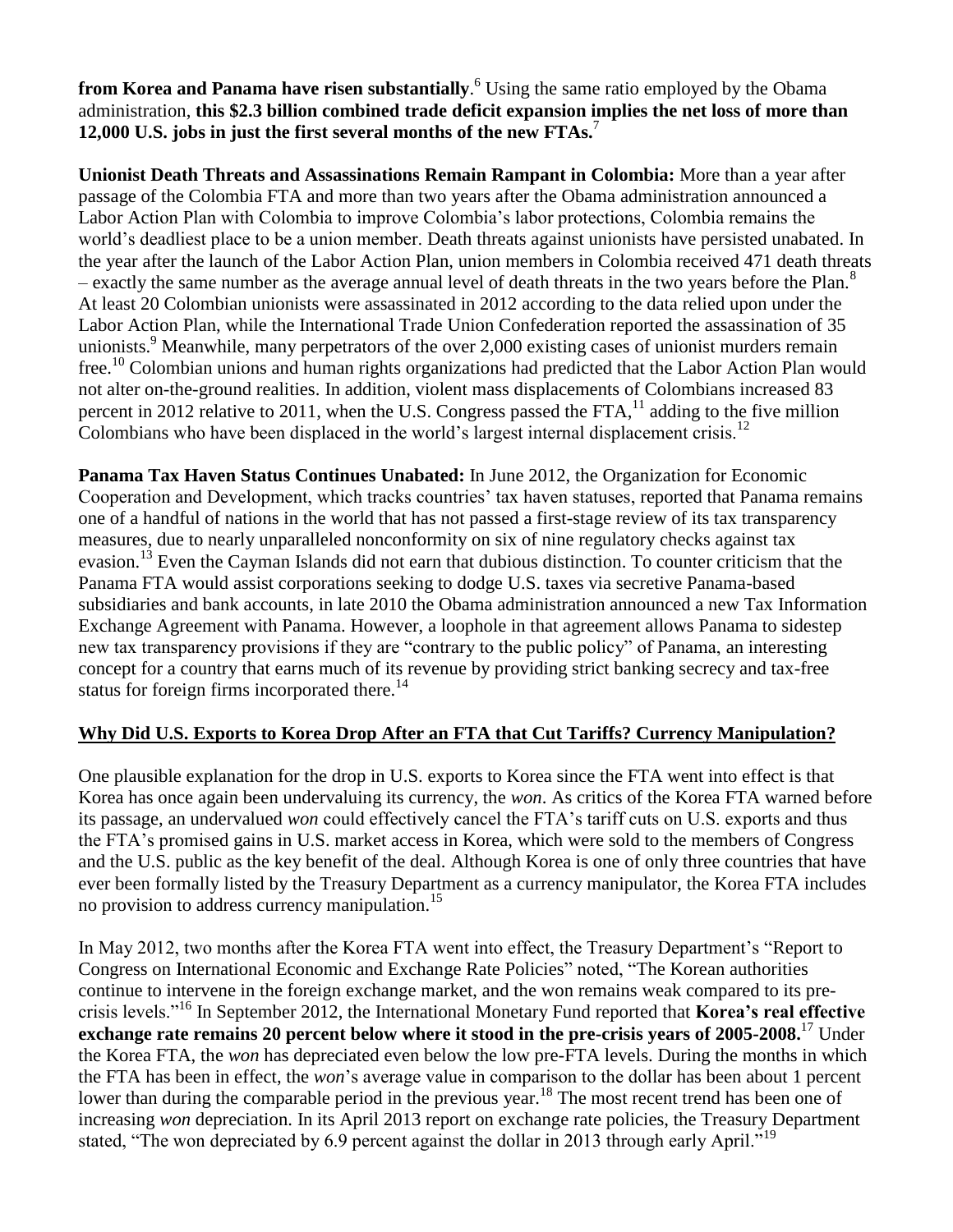During NAFTA, U.S. exporters and members of Congress were also given lists of tariff cuts for specific commodities as evidence of new market access that would result from NAFTA. Yet, the effect of the tariff cuts was eliminated when Mexico devalued the peso by 50 percent shortly after NAFTA went into effect. Due to the peso devaluation, U.S. products became much more expensive for Mexican consumers, and U.S. agricultural exports suffered. Members of Congress have expressed concern that if the *won* continues following a downward trajectory, so will U.S. exports. In a September 2012 letter to Treasury Secretary Tim Geithner and U.S. Trade Representative Ron Kirk, Congressman Mike Michaud (D-Maine), Chairman of the House Trade Working Group, stated:

I am writing to express concern about Korea's ongoing intervention in its currency and its impact on U.S. businesses and workers, particularly now that the Korea-U.S. Free Trade Agreement (FTA) has been implemented. The undervaluation of the won already gives Korean exports a competitive advantage over U.S.-made goods, and if left unchecked it will neutralize Korean tariff reductions included in the agreement. **Unfortunately, the FTA does not provide any protection for U.S. companies against a manipulated won**…<sup>20</sup>

## **U.S. Meat Exports Go Bad under the Korea FTA**

The Obama administration promised that U.S. exports of meat would rise particularly swiftly under the Korea FTA, thanks to the deal's tariff reductions on beef, pork and poultry. For example, in a factsheet used to promote the FTA, the White House claimed: "Tariff eliminations on Korea's existing 40 percent tariff will further boost beef exports, saving an estimated \$1,300 per ton of beef imported to Korea – savings that would total \$90 million annually for U.S. beef producers at current sales levels."<sup>21</sup>

**Ironically, U.S. meat exports to Korea have plummeted faster than many other exports,** showing even steeper declines in some sectors than the overall 10 percent export decline. (Meat imports have not been affected, since the United States does not import beef, pork or poultry from Korea.) In contrast to the administration's promise, U.S. pork producers have seen their exports to Korea crash by \$102 million – a 24 percent decline – in the first year of FTA implementation, in comparison to the year before the FTA took effect.

Poultry producers have faced a 41 percent collapse of exports to Korea under the same FTA period – a \$55 million reduction. U.S. beef exports to Korea have dropped by 8 percent under the FTA in comparison to the year prior to FTA implementation. That amounts to a \$48 million loss in beef exports under just one year of the Korea FTA – a cost to U.S. producers that rivals the amount the Obama administration said they would gain under each year of the deal. All told**, U.S. meat producers lost a combined \$206 million in beef, pork and poultry exports in just one year of the Korea FTA.<sup>22</sup>**

## **And Now, the TPP: A NAFTA Expansion to 10 Asian and Latin American Nations?**

The initial U.S. Commerce Department trade data on the Korea, Colombia and Panama FTAs provide just the latest evidence of the damage wrought by trade pacts based on the NAFTA model. Yet, despite the track record of NAFTA and numerous past U.S. FTAs based on it, the Obama administration has made its top trade priority the completion of an even more massive expansion of the failed NAFTA model through the Trans-Pacific Partnership (TPP). The TPP is a sweeping NAFTA-style pact under negotiation with ten Pacific Rim countries that the administration seeks to complete in 2013.

**Opposition to such pacts is one of few issues on which independent, Democrat and Republican voters agree.** For instance, a May 2012 Angus Reid Public Opinion poll found that U.S. respondents who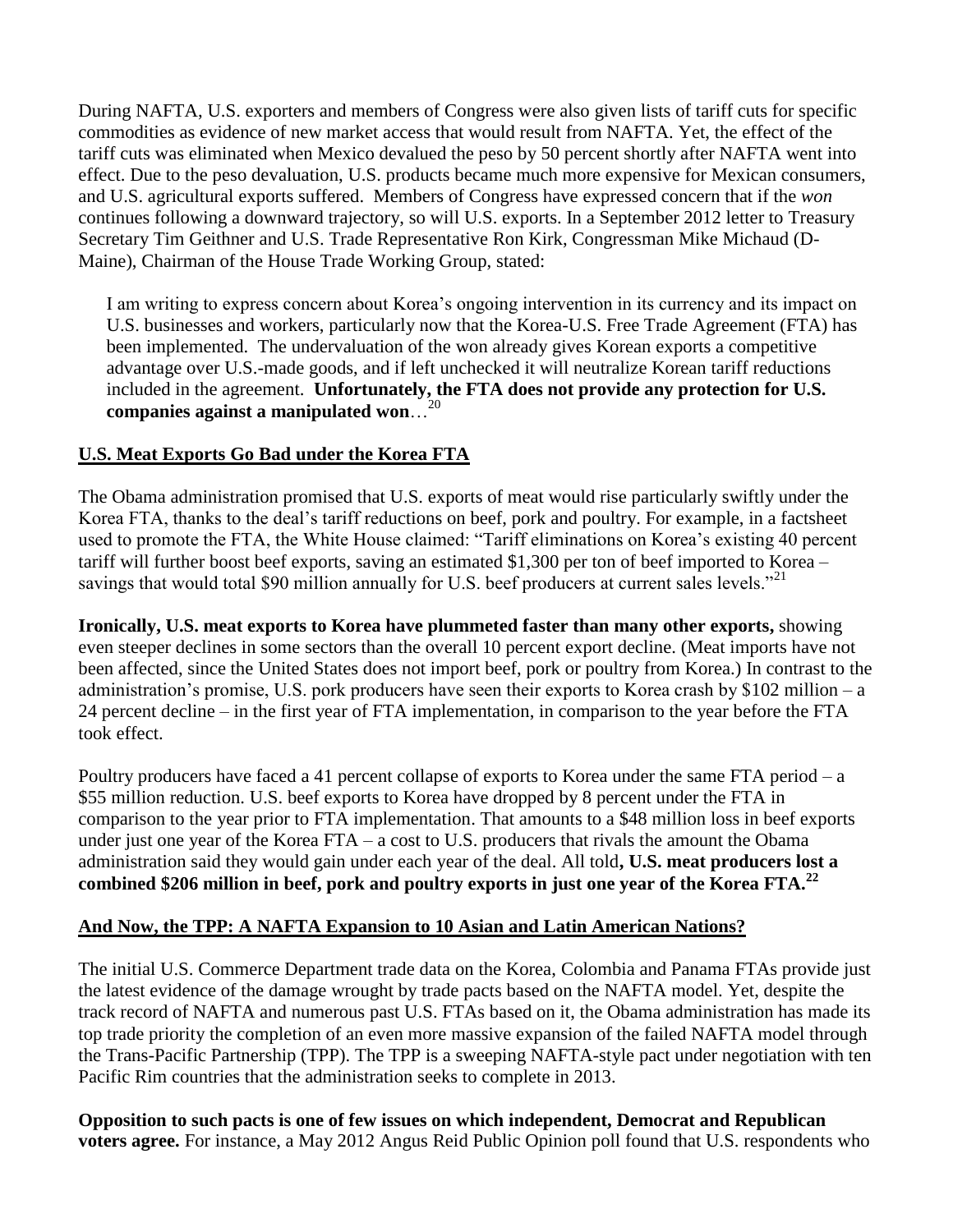believe that the United States should "renegotiate" or "leave" NAFTA outnumbered by nearly 4-to-1 those that say the country should "continue to be a member" of NAFTA (53 vs.15 percent). Support for "leave" or "renegotiate" positions dominated among Republicans, independents, and Democrats alike. Just 1 in 3 U.S. respondents thought that NAFTA benefitted the overall U.S. economy, and only 1 in 4 saw the pact as having benefitted U.S. workers.<sup>23</sup> A *National Journal* survey taken immediately after passage of the Korea, Colombia and Panama FTAs showed a plurality of U.S. voters expressing opposition to the pacts, with Republicans and Democrats showing equivalent levels of opposition. Republicans without a college degree opposed the FTAs by a nearly 2-to-1 margin, and women expressed especially high opposition.<sup>24</sup>

#### **ENDNOTES**

 $\overline{a}$ 

<sup>8</sup> Escuela Nacional Sindical, data provided upon request, April 8, 2013.

<sup>9</sup> The ITUC reports 35 assassinations while Colombia's National Union School (ENS) has documented 20 assassinations. International Trade Union Confederation, "Annual Survey of Violations of Trade Union Rights: Colombia 2012," accessed Nov. 15, 2012. Available at: [http://survey.ituc-csi.org/Colombia.html?lang=en.](http://survey.ituc-csi.org/Colombia.html?lang=en) Escuela Nacional Sindical, data provided upon request, April 8, 2013. The ENS methodology is extremely conservative, only counting assassinated unionists when they are members of unions that are officially recognized by the government (the government has refused to recognize numerous worker attempts to form a union), and when there is absolute certainty that the worker's union affiliation was the motive behind the assassination (the government alleges ulterior motives for many other murdered unionists). As such, the ENSreported number should be considered the lowest possible number of targeted unionist assassinations in Colombia.

<sup>10</sup> Gimena Sanchez and Dan Kovalik, "Obama's Second Term: Time to take affirmative steps to ensure labor, human rights in Colombia," Colombia Reports, January 29, 2013. Available at: [http://colombiareports.com/opinion/guests/27919-obamas-2nd](http://colombiareports.com/opinion/guests/27919-obamas-2nd-term-time-to-take-affirmative-steps-to-ensure-labor-human-rights-in-colombia.html)[term-time-to-take-affirmative-steps-to-ensure-labor-human-rights-in-colombia.html.](http://colombiareports.com/opinion/guests/27919-obamas-2nd-term-time-to-take-affirmative-steps-to-ensure-labor-human-rights-in-colombia.html)

<sup>11</sup> Consultancy for Human Rights and Displacement, El Desplazamiento Masivo y la Situacion Indigena, December 18, 2012. Available at: http://www.codhes.org/index.php?option=com\_docman&task=cat\_view&gid=64&Itemid=50.

 $^{13}$  Global Forum on Transparency and Exchange of Information for Tax Purposes, "Progress Report to the G20," Organization for Economic Cooperation and Development, June 2012, at 11 and 23. Available at:

[http://www.oecd.org/ctp/exchangeofinformation/G20\\_Progress\\_Report\\_June\\_2012.pdf.](http://www.oecd.org/ctp/exchangeofinformation/G20_Progress_Report_June_2012.pdf)

<sup>14</sup> Global Trade Watch, "Testimony of Todd Tucker: House Ways and Means Committee's Subcommittee on Trade Hearing on the Pending Free Trade Agreement with Panama," Public Citizen, March 30, 2011, at 2. Available at: [http://www.citizen.org/documents/panana-testimony-march-30-2011.pdf.](http://www.citizen.org/documents/panana-testimony-march-30-2011.pdf)

<sup>15</sup> For more background, see "Korea Free Trade Agreement: More NAFTA- More NAFTA-style Damage for America's Farmers." Available at: [http://www.citizen.org/documents/korea-trade-deal-fact-sheet-farmers.pdf.](http://www.citizen.org/documents/korea-trade-deal-fact-sheet-farmers.pdf) 

 $<sup>1</sup>$  Office of the U.S. Trade Representative, "Statement By U.S. Trade Representative Ron Kirk On Congressional Passage Of</sup> Trade Agreements, Trade Adjustment Assistance And Key Preference Programs," published Oct. 12, 2011, accessed Nov. 15, 2012. Available at: [http://www.ustr.gov/about-us/press-office/press-releases/2011/october/statement-us-trade-representative](http://www.ustr.gov/about-us/press-office/press-releases/2011/october/statement-us-trade-representative-ron-kirk-congres)[ron-kirk-congres.](http://www.ustr.gov/about-us/press-office/press-releases/2011/october/statement-us-trade-representative-ron-kirk-congres)

 $2^2$  Two-thirds of Democrats in the U.S. House of Representatives opposed the Korea FTA, and 82 percent opposed the Colombia FTA – the largest percentages to ever vote against a Democratic president on trade pacts. (Global Trade Watch, "Job-Killing Trade Deals Pass Congress Amidst Record Democratic Opposition," Public Citizen press release, Oct. 12, 2011. Available at: [http://www.citizen.org/documents/gtw-statement-job-killing-trade-deals-pass-10-12-11.pdf.](http://www.citizen.org/documents/gtw-statement-job-killing-trade-deals-pass-10-12-11.pdf))

 $3$  For this paragraph and the following bullet points, autos and auto parts are defined as a 3 in the one-digit end use system; beef is defined as SITC 011; pork is defined as SITC 0122, 0161, and 0175; and poultry is defined as SITC 0123 and 0174. All data is inflation-adjusted. U.S. International Trade Commission, "Interactive Tariff and Trade DataWeb," accessed May 6, 2013. Available at: [http://dataweb.usitc.gov/.](http://dataweb.usitc.gov/)

<sup>4</sup> U.S. International Trade Commission, "Interactive Tariff and Trade DataWeb," accessed May 6, 2013. Available at: [http://dataweb.usitc.gov/.](http://dataweb.usitc.gov/)

<sup>&</sup>lt;sup>5</sup> International Monetary Fund, "IMF Exchange Rates," accessed May 6, 2013. Available at:

[http://www.imf.org/external/np/fin/ert/GUI/Pages/CountryDataBase.aspx.](http://www.imf.org/external/np/fin/ert/GUI/Pages/CountryDataBase.aspx)

<sup>6</sup> U.S. International Trade Commission, "Interactive Tariff and Trade DataWeb," accessed May 6, 2013. Available at: http://dataweb.usitc.gov/.

<sup>7</sup> The President's 2013 Trade Policy Agenda estimates that a \$185,185 increase (decrease) in goods exports is equivalent to gaining (losing) one U.S. job. The President's 2013 Trade Policy Agenda, Office of the U.S. Trade Representative, Mar. 2013, at 2. Available at: [http://www.ustr.gov/sites/default/files/AnnualReport%20Final2013.pdf.](http://www.ustr.gov/sites/default/files/AnnualReport%20Final2013.pdf)

<sup>&</sup>lt;sup>12</sup> Internal Displacement Monitoring Centre, "Global Statistics," accessed February 1, 2013. Available at: [http://www.internal](http://www.internal-displacement.org/8025708F004CE90B/(httpPages)/22FB1D4E2B196DAA802570BB005E787C?OpenDocument)[displacement.org/8025708F004CE90B/\(httpPages\)/22FB1D4E2B196DAA802570BB005E787C?OpenDocument.](http://www.internal-displacement.org/8025708F004CE90B/(httpPages)/22FB1D4E2B196DAA802570BB005E787C?OpenDocument)